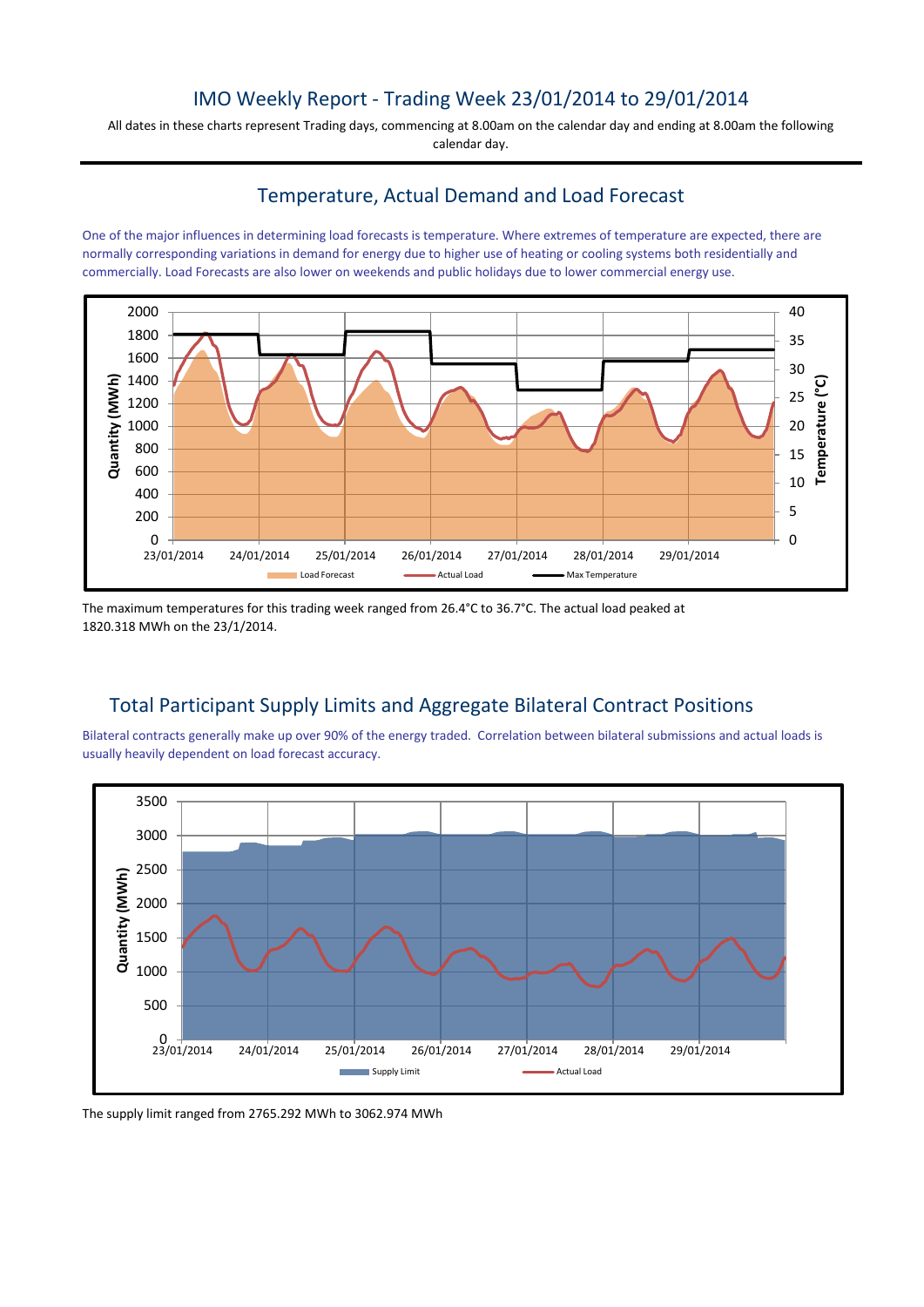#### Net Balancing Market Trades

Bilateral contracts and STEM trading are generally based on the forecast energy requirements of Participants. When the forecast requirements are higher or lower than the actual requirements for a day, this Market energy must be bought and sold in the balancing mechanism. This graph shows the estimated net balancing trades.



The majority of the balancing activity this week occurred within Balancing Supply. The maximum balancing demand for the week reached 125.6355 MWh on the 23/4/2014. The maximum balancing supply for the week reached -254.543 MWh on the 21/4/2012.

# Total Traded Energy

This chart represents a comparison between the total net energy that is traded in Bilateral Contracts, the STEM and the balancing mechanism. Balancing Supply represents cases in which the total contract position is greater than the demand and customers must supply energy back to balancing. Balancing Demand represents cases in which the total contract position is less than the demand and customers must purchase energy from balancing.



Total balancing supply equalled -15874.454 MWh whereas total balancing demand equalled 6054.804 MWh. The Total STEM Traded quantity was 11057.33 MWh, with the STEM Clearing Quantity ranging between 13.202 MWh and 61.208 MWh.